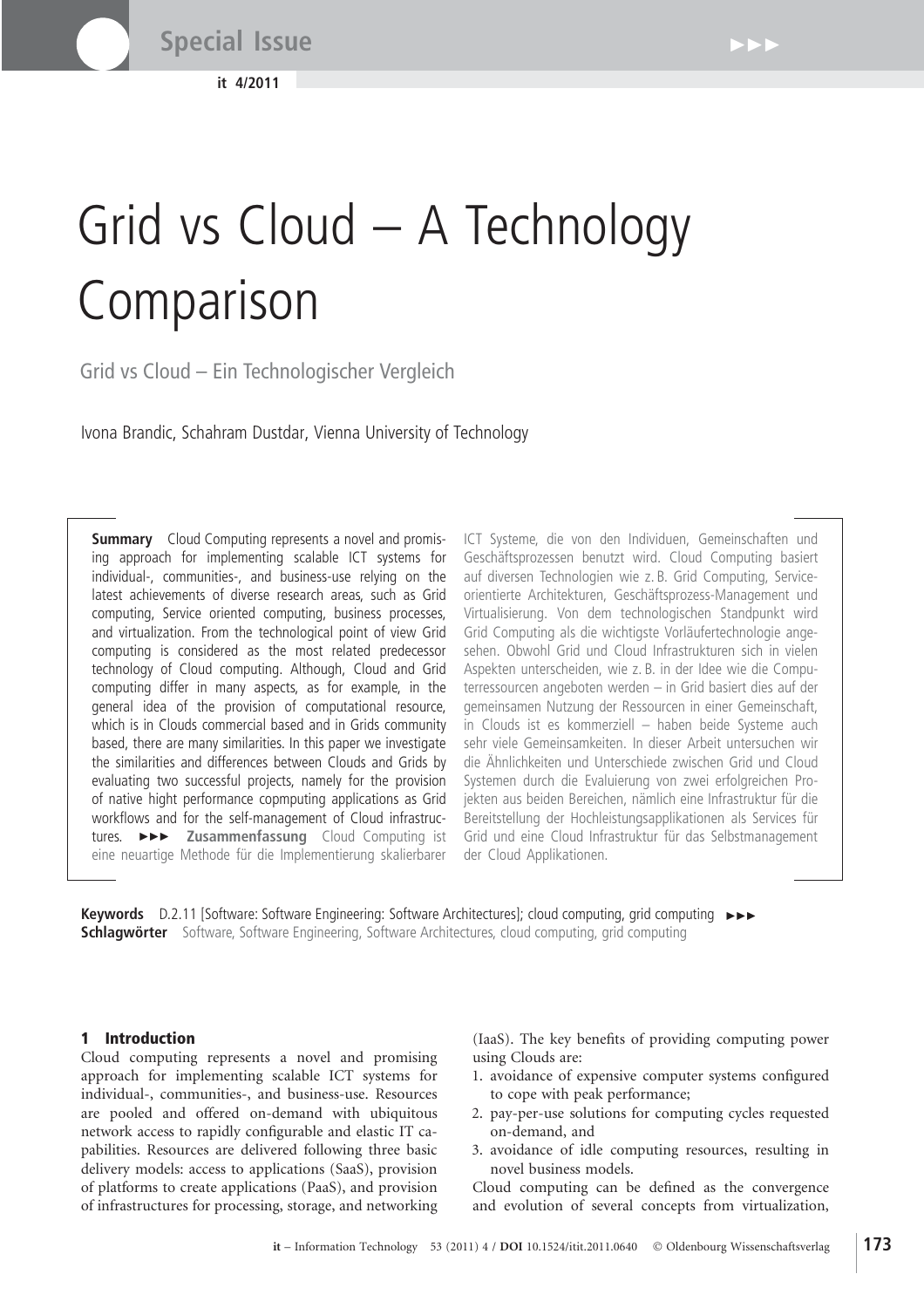distributed application design, and enterprise IT management to enable a more flexible approach for deploying and scaling applications  $[1; 11; 12]$  $[1; 11; 12]$  $[1; 11; 12]$  $[1; 11; 12]$  $[1; 11; 12]$ . From the technological point of view Grid computing is considered as the most related predecessor technology of Cloud computing.

Grid computing provides concepts and tools for the provision of High Performance Computing (HPC) resources and applications as services that may be accessed transparently and on-demand. Major application area of Grid computing is interconnection and transparent use of computational resources for scientific and large scale applications. The main goal of *Grid computing* is to provide on demand access to HPC infrastructures by augmenting standardized protocols and services. Based on such an infrastructure pervasive access to geographically dispersed hardware, software, and information resources should be enabled. However, since HPC resources provided as Grid services are usually not under the control of end users non functional requirements of Grid applications turn out as the most challenging issues in utilization of HPC resources as services.

Although Cloud and Grid computing differ in many aspects as, for example, in the general idea of the provision of computational resource, which is in Clouds commercial based and in Grids community based, there are many similarities. One of the most important issues in both approaches is the management of non functional properties of the system.

Service provisioning in the Cloud as well as in Grid systems is based on Service Level Agreements (SLA) representing a contract signed between the customer and the service provider including the non-functional requirements of the service specified as Quality of Service (QoS). SLA considers obligations, service pricing, and penalties in case of agreement violations. Flexible and reliable management of SLA agreements is of paramount importance for both, Cloud and Grid users. On one hand, preventions of SLA violations ahead of time can avoid unnecessary penalties, provider has to pay in case of violations. Sometimes, simple actions like migrating VMs to available cores can prevent SLA violations. On the other hand, based on flexible and timely reactions to possible SLA violations, interactions with the users can be minimized increasing the chance for Cloud computing to take roots as a flexible and reliable form of on demand computing.

In this paper we evaluate the similarities and differences between the Grid and Cloud systems focusing on one and probably the most challenging aspect of both systems, namely the management of non functional user requirements. We reflect the past and current developments, similarities and differences, open research issues and lessons learned for the management of non functional requirements in Clouds and Grids based on two successful Grid and Cloud projects.

### 2 Background and Comparison Criteria

In this section we discuss the major similarities and differences between Grids and Clouds and present a criteria catalog for the detailed evaluation of the QoS and SLA management techniques for both technologies.

#### **2.1 Grid Characteristics**

With the advance of the Internet, Grid Computing emerged as a new state of the art technology for *resource sharing*. Especially in the area of HPC where high end devices, large scale computing resources, and networks are used for computational science, Grids represent an efficient solution for sharing of geographically distributed resources. Thereby, resource sharing is based on *preinstalled services* [\[8\]](#page-6-3) following the concepts of stateful web services [\[13\]](#page-6-4) as defined by Web Service Resource Framework (WSRF). WSRF provides a set of operations that web services may implement to become stateful. Thus, additional to the simple URI, which is sufficient to identify stateless service, stateful services consider a resource information that can be used by clients to communicate with services, store and retrieve data, start, stop and resume computations.

The collaborative nature Grids led to the emergence of multiple organizations that function as one unit through the use of their shared competencies and resources for the purpose of one or more identified goals. Thus, administration of resources in Grids is solved with the concept of *virtual organization* representing a dynamic set of individuals and/or institutions aligned with a set of resource-sharing rules and conditions to solve a specific (research) goal. Thus, organizations and individuals belonging to a specific virtual organization may share resources for a specific time frame to achieve certain research goal. Grid technologies have been successfully used for the establishment of computational testbeds in eScience or for various *large scale and parallel computations* as for example in the EGEE [\[15\]](#page-6-5) or myGrid [\[16\]](#page-6-6) projects. myGrid project produced a set of tools designed to help e-Scientists modeling and execution of in silico experiments. The tools support creation of elaboratories and have been used in domains such as systems biology, social science, music, astronomy, multimedia and chemistry. The Enabling Grids for E-science (EGEE) project was funded by the European Commission developing a Grid infrastructure and service Grid infrastructure which was available to scientists 24 hours-a-day for the execution of their experiments.

Although Grid computing seems to be obsolete today, several technologies and concepts relevant for the today's Cloud infrastructures appeared as an outcome of different Grid projects. Major outcomes and achievements from the Grid era are sophisticated models for the management of batch systems, which eventually led to the development of the virtualization middleware like Eucalyptus [\[11\]](#page-6-1). One such example is Oracle Grid Engine [\[14\]](#page-6-7) representing a distributed resource management (DRM) system that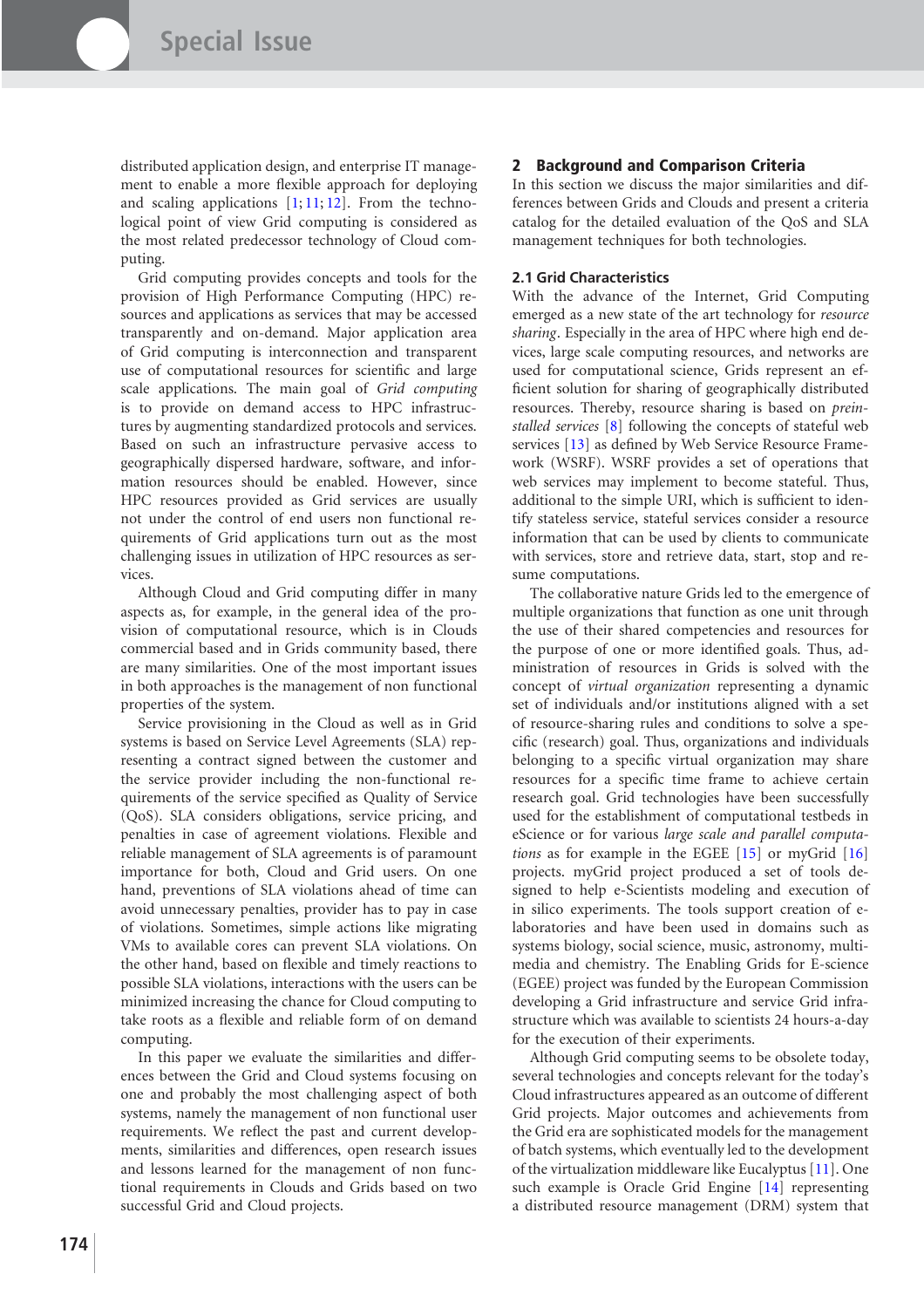manages the distribution of users' workloads to available compute resources.

Since the idea of Grid computing was sharing of geographically distributed resource following the rules of virtual organization, guarantees to rely on promised resources availability became indispensable. Thus, QoS giving non trivial qualities on service execution became a crucial part of the Grid computing infrastructures. QoS is negotiated before the service usage and is expressed by means of SLAs representing popular formats for the specification of QoS. Similar to the virtualization technologies, SLAs became one of the major enabling technologies for the development of Cloud Computing infrastructures.

However, missing market mechanisms for open and dynamic Grids and lack of appropriate tools and technological solutions for the management of SLAs are some of the most important reasons why Grid computing did not succeed as a new state of the art technology for on demand computing [\[4\]](#page-6-8).

# **2.2 Characteristics of the Clouds**

Cloud computing facilitates on-demand and scalable resource provisioning as services in a pay-as-you-go manner thereby making resources available at all times from every location. From the technological point of view Cloud computing does not represent a new technology, rather it is considered to be a novel form how existing technologies are used to achieve efficient resource pooling and resource management. Thus, Cloud computing relies on existing technologies like Grid computing, service oriented computing, virtualization, Web 2.0, and similar by augmenting them and combining them to achieve Cloud related goals like elasticity and energy efficiency.

On-demand resource provision requires *massive scalability* achieved through pooling of resources to data centers and by applying various Cloud engineering approaches for insourcing or outsourcing of resources to handle peaks and slopes (e. g., Cloud storming and Cloud bursting or Cloud federation [\[12\]](#page-6-2)). *Virtualization* technology separating computation and technology from the hardware layer was the key concept which facilitated on demand provision of computational resources for arbitrary users. In Grids the relationships are established offline, usually between academic institutes, and SLAs are used to guarantee certain performance metrics. However, Clouds fully rely on the online relationships, which are established on-demand and on a case by case basis for the certain business case. This also led to new research challenges for the development of the QoS and *Service Level Agreements*, which are beyond just guaranteeing some performance metrics. It considers trust establishment, compliance management and appropriate *market mechanisms* where potential Cloud users and providers can meet each other.

While Cloud computing represents a promising technology for the operation of next generation ICT infrastructures on the one hand, it exhibits a high rate of energy waste due to the characteristics of Clouds, like virtualization overhead and massive scalability [\[17\]](#page-6-9). Thus, with the advance of Cloud technologies novel *energy efficient* resource provisioning models appeared considering data center consolidation, intelligent workload prediction, knowledge and speculative SLA management [\[7\]](#page-6-10) revealing novel challenges for the implementation of Cloud infrastructures.

#### **2.3 Major Differences between Grids and Clouds**

In the following we summarize the major differences between Grids and Clouds.

**Business Models.** While in Grid business models are usually based on bilateral agreements between academic institutions, provision of resource in Clouds requires more differentiated business models as discussed next. Currently, we observe several types of business models ranging from resource providers who only provide computing resources (e. g., Amazon, Tsunamic Technologies), over SaaS providers who sell their own resources together with their own software services (e. g., GoogleApps, Salesforce.com) to companies that attempt to run a mixed approach, i. e., they allow users to create their own services but at the same time offer their own services (Sun N1 Grid, Microsoft Azure).

**Resource Management.** Resource management represents another major difference between Grids and Clouds. While Grids rely on batch systems, utilization of virtualization technologies represents the resource management solution for the Clouds.

**Resource Provision Models.** As already discussed in previous sections Grid resource provisioning models are based on virtual organisations where the relationships are established offline. In Clouds usage of SLAs, compliance, and trust management is essential.

**Resource Availability.** In Grids resource sharing relies on the best effort manner, sometimes resources are not available and sometimes there are plenty of resources which are idle. Clouds rely on massive elasticity in Clouds. Challenging issues in Clouds are to find the balance between wasting resources due to the virtualization overhead and standby modes of devices on the one hand, and pooling of resources to facilitate efficient consumption of resources and reducing energy consumption on the other.

#### 3 Sample Projects

Our comparison is based on two reference projects: *Amadeus* for Grid QoS management and *FoSII* for management of self-adaptable Cloud infrastructures.

**GRID: Amadeus.** Figure [1](#page-3-0) shows the architecture of the Amadeus environment used to manage execution of Grid workflows. Amadeus has been successfully utilized for the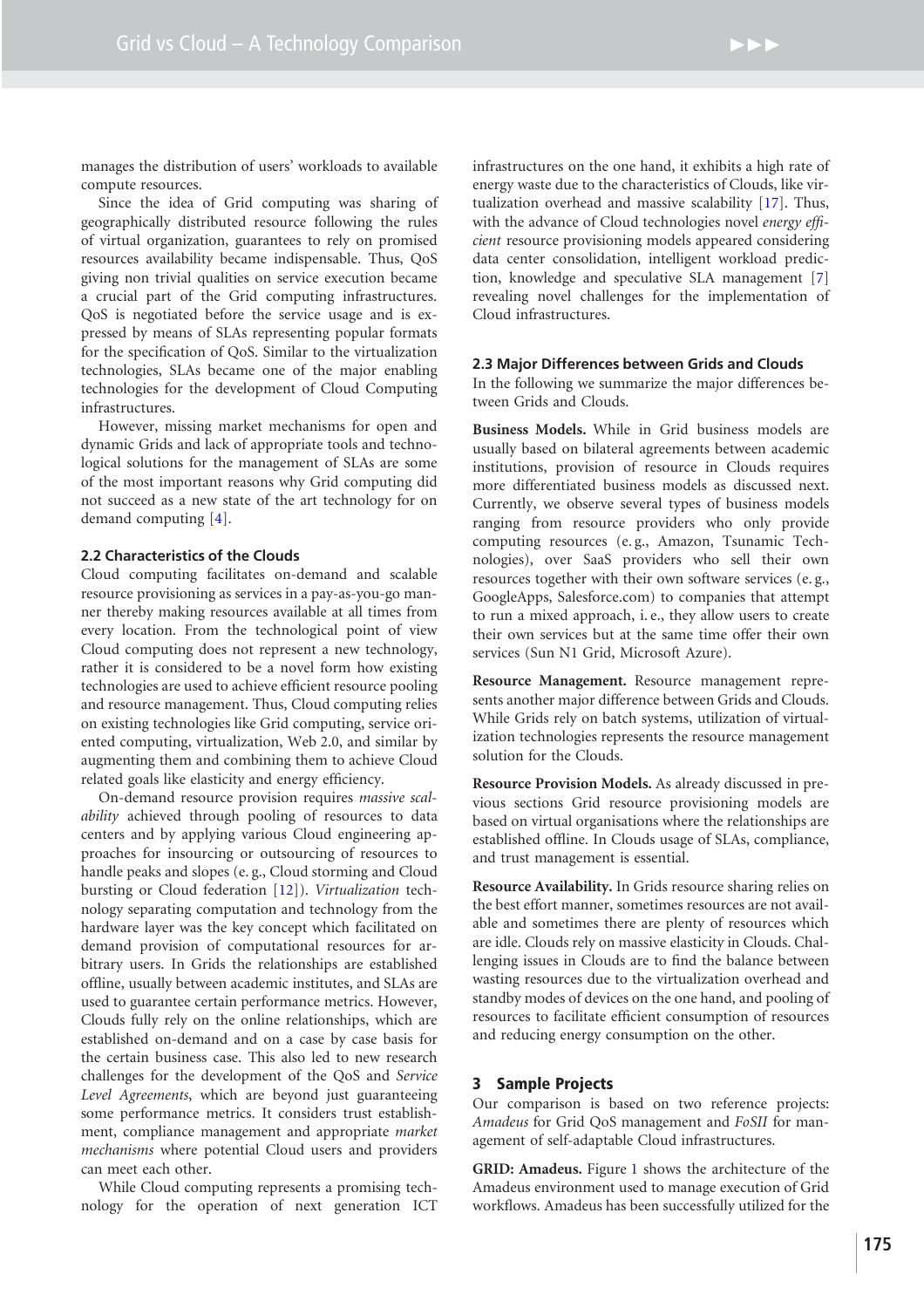

<span id="page-3-0"></span>**Figure 1** Amadeus architecture.

provision and management of HPC applications as for example maxillo facial surgery application used in medical practice for preparation of medical treatments [\[5\]](#page-6-11). The main components include

- 1. a *Visualization and Specification component*,
- 2. a *Planning, Negotiation and Execution component* called QoS-aware Grid Workflow Engine (QWE), and
- 3. a set of *Grid Resources*.

The specification and visualization component comprises a tool for UML-based Grid workflow modeling and visualization. A user may specify the workflow by composing predefined workflow elements. For each workflow element different properties (such as execution time, price and location affinity) may be specified that indicate the user's QoS requirements. After the validation of the specified workflow, a corresponding XML representation is generated following the syntax of *QoWL* [\[3\]](#page-6-12). The QWE engine interprets the QoWL workflow, applies the selected optimization strategy, negotiates with services, selects appropriate services and finally executes the workflow. The *requested QoS* and the *negotiated QoS* may be expressed using a language for the specification of electronic contracts, as for example Web Service Level Agreement (WSLA). For the activities annotated with QoS constraints, we use QoS aware services (i. e., Vienna Grid Environment (VGE) services), which are able to provide certain QoS guarantees. For other activities non-VGE services may be used.

**CLOUD: FoSII.** The Foundations of Self-governing ICT Infrastructures (FoSII) research project is proposing solutions for autonomic management of SLAs in the Cloud. In FoSII we are developing models and concepts for achieving adaptive service provisioning and SLA management via resource monitoring and knowledge management techniques. Figure [2](#page-3-1) depicts the components of the FoSII infrastructure. Each FoSII service implements three interfaces:

- 1. the negotiation interface necessary for the establishment of SLA agreements,
- 2. the service management interface necessary for starting service, uploading data, and similar management actions, and



<span id="page-3-1"></span>3. the self-management interface necessary to devise actions in order to prevent SLA violations.

FoSII is implemented using the principles of *autonomic computing*. Autonomic computing research methodology can be exemplified using QoS, where the management is done through the following steps:

- 1. *Monitoring*: The QoS managed element is monitored using adequate software sensors;
- 2. *Analysis*: The monitored and measured metrics (e. g., execution time, reliability, availability, etc.) are analyzed using the knowledge base (condition definition, condition evaluation, etc.);
- 3. *Planning*: Based on the evaluated rules and the results of the analysis, the planning component delivers necessary changes on the current setup, e. g., renegotiation of services which do not satisfy the established QoS guarantees.
- 4. *Execution*: Finally, the planned changes are executed using software actuators and other tools (e. g., *VieSLAF* framework [\[6\]](#page-6-13)), which query for new services.

# 4 Grid vs Cloud – A Comparison of QoS Management Aspects

In order to evaluate QoS management strategies in Grids and Clouds we analyse different aspects as exemplified in Table [1.](#page-4-0) We examine service management, QoS manage-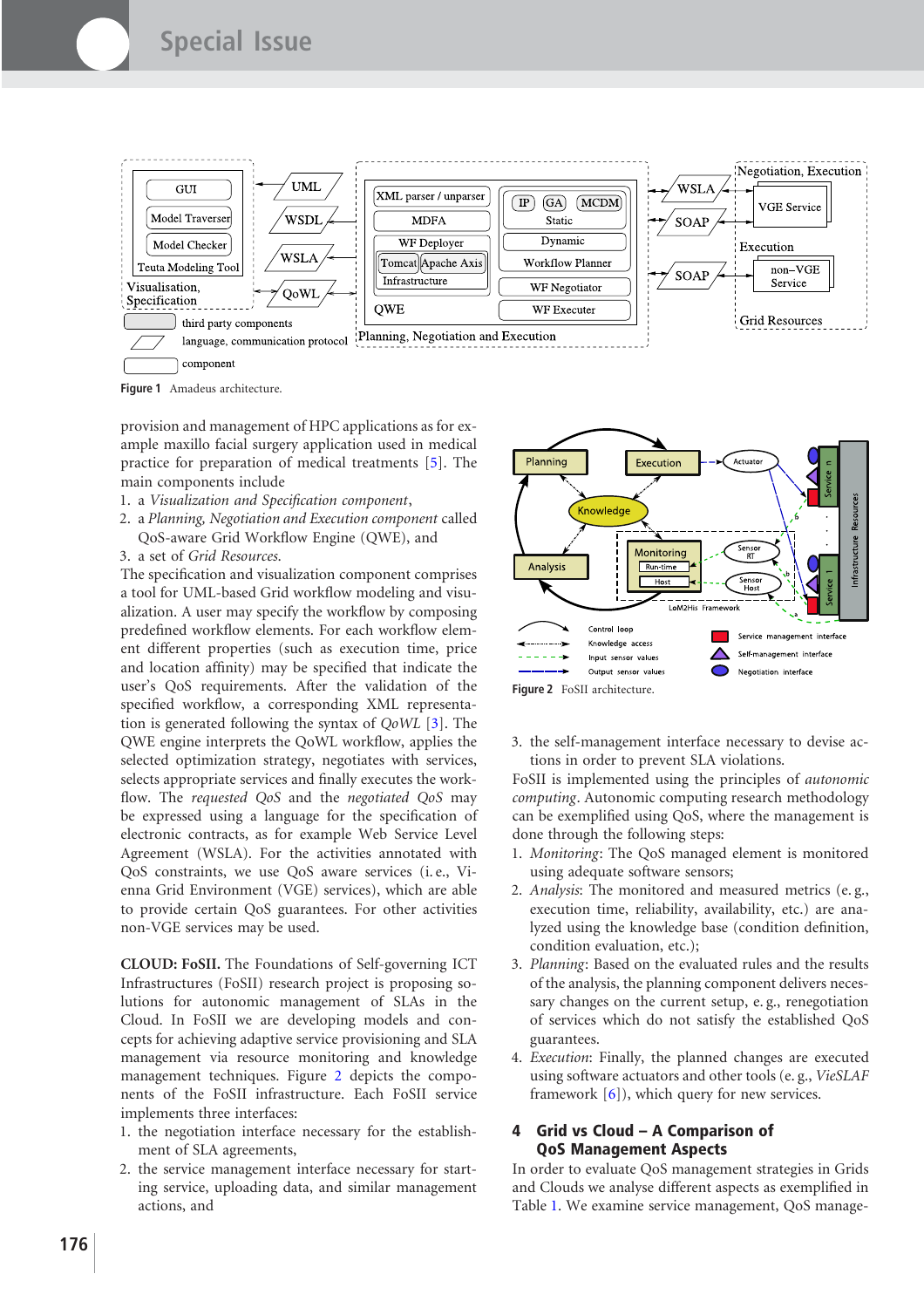| Aspect<br>Service management                | Grid OoS                                                                           | Cloud OoS                                                                             |
|---------------------------------------------|------------------------------------------------------------------------------------|---------------------------------------------------------------------------------------|
|                                             |                                                                                    |                                                                                       |
| QoS management<br>SLA attainment strategies | Pre-installed services [2]<br>Application based [5]<br>Request/response models [5] | Installation on demand [9]<br>Application agnostic $[6]$<br>Self-adaptable models [7] |

<span id="page-4-0"></span>ment, and SLA attainment strategies for sample Grid and Cloud systems, namely Amadeus and FoSII.

#### **4.1 Service Management**

**Grid: Vienna Grid Environment – VGE.** As shown in Fig. [1](#page-3-0) Amadeus uses the Vienna Grid Environment (VGE) service for the provision of native HPC applications. Services have to be preinstalled while QoS is negotiated on demand as discussed next. VGE services may be configured in order to offer QoS guarantees with respect to response time, price and location affinity. VGE services support a dynamic QoS negotiation model where clients may negotiate various QoS guarantees with multiple service providers [\[2\]](#page-6-14) relying on a generic QoS module, which usually comprises an *application-specific performance model*, a *pricing model*, a *compute resource manager* that supports advance reservation, and a *QoS manager*. An application-specific performance model usually takes as input a *request descriptor*, containing input meta data, and a *machine descriptor* which specifies the amount of machine resources (e. g., number of processors, main memory, etc.) that may be provided for an application. Input *meta data* indicates the information that describes the input data of a service. Commonly, *meta data* is used for the performance evaluation of a service during the generation of QoS offers. *Payload data* denotes input and output data of a service operation.

**Cloud: Automatic Service Deployer (ASD).** In FoSII we use the Automatic Service Deployer (ASD) where services are installed on demand using Virtual Appliances (VA), which store service images [\[9\]](#page-6-15). As shown in Fig. [3](#page-4-1) to interface with a broker ASD considers a repository (e. g., Application Content Service (ACS), standard proposed by the OGF). All the master copies of all the deployable services, i. e., VAs, are stored in the repository. The VAs are either defined by an external entity or the ASD is capable of acquiring it from a running system. The repository allows the broker to determine which services are available for deployment and which are the static



<span id="page-4-1"></span>**Figure 3** ASD architecture.

ones. If the deployed services are not available, it checks whether any of the latter resources can deliver the service taking into account the deployment cost. The Workspace Service (WS) offers the virtualization capabilities – virtual machine creation, removal and management – of a given site as a WSRF service. A typical service broker has two main connections with the outside world: the Candidate Set Generators (CSG), and the Information Services. The task of the CSG is to offer a list of sites, which can perform the requested service according to the SLA and other requirements. In most of the cases the candidate set generator is an integral part of the broker thus instead of the candidate set adjustments, the broker queries the candidate site list as it would do without ASD. As a result the service call is executed as a composed service instead of a regular call. The composition contains the deployment task as its starting point and the actual service call as its dependent task. Since both, the CSG and the brokers heavily rely on the information system, the ASD can influence their decision through publishing dynamic data. This data could state service presence on sites where the service is not even deployed.

#### **4.2 QoS Management**

**Grid: Application based QoS Management.** A distinguishing feature of *Amadeus* is the QoS support during all stages of the workflow lifecycle. At specification time *Amadeus* provides an adequate tool-support for highlevel graphical specification of QoS-aware workflows, which allows the association of comprehensive set of QoS constraints to any activity or to the whole workflow. During the planning phase *Amadeus* provides a set of QoS-aware service-oriented components that support automatic constraint-based service negotiation and workflow optimization. During the execution phase, using the information from the planning phase, *Amadeus* attempts to execute the workflow activities in the manner that the specified requirements in terms of QoS constraints are met. QoS-aware services, which are able to give QoS guarantees, serve as resources that are invoked by the QoSaware workflow. A QoS-aware service can provide QoS guarantees, and enables clients to negotiate about its QoS properties. This kind of support is provided by the VGE services [\[2\]](#page-6-14). VGE provides application level QoS support, for example with respect to execution time or price. VGE has been successfully used for the development of a Grid testbed for medical simulation services [\[3\]](#page-6-12) in the context of the European Commission funded GEMSS project.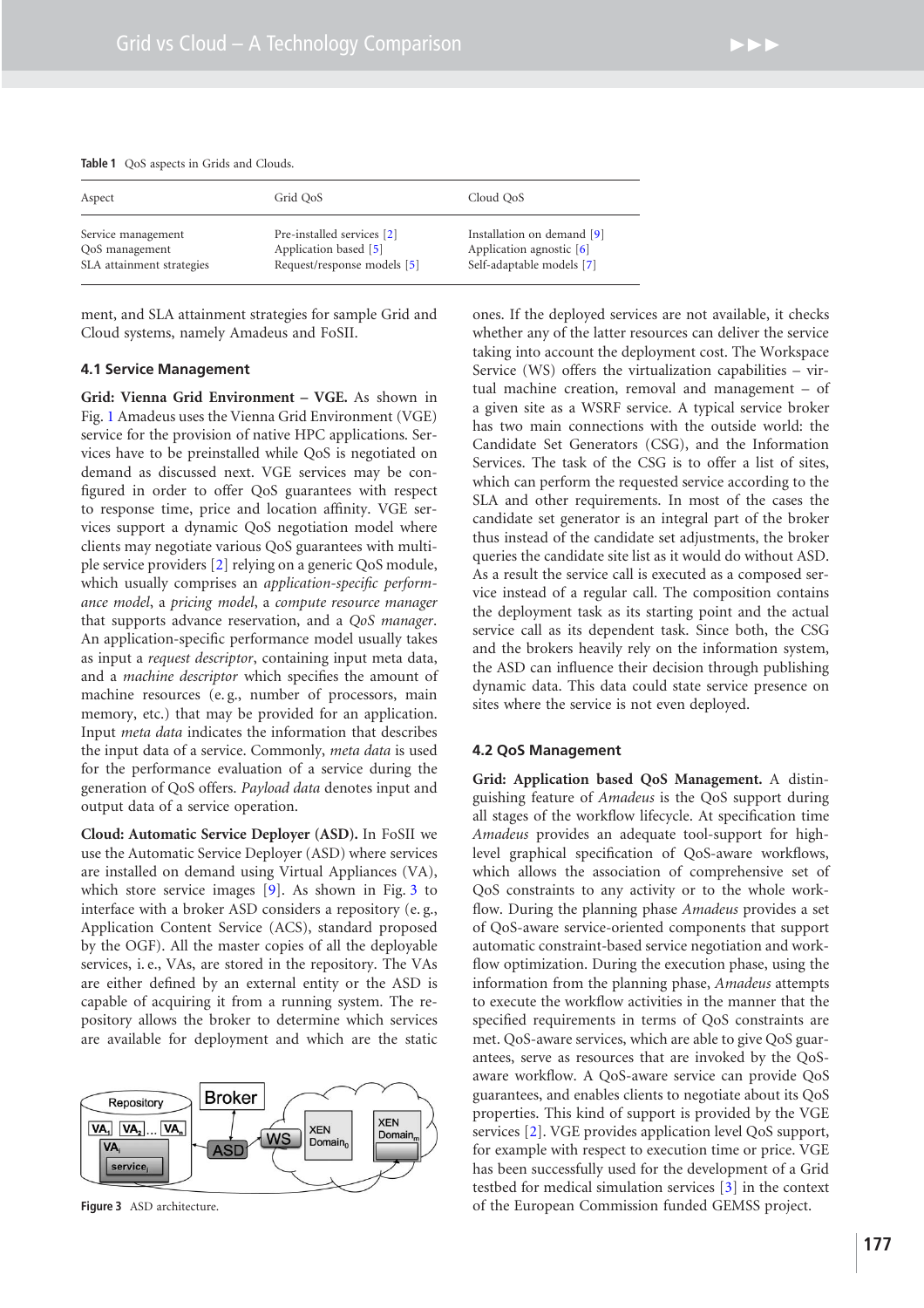**Cloud: Application Agnostic QoS Management.** The self-management interface as shown in Fig. [2](#page-3-1) specifies operations for sensing changes of the desired state and for reacting to those changes. The host monitor sensors continuously monitor the infrastructure resource metrics (input sensor values arrow a in Fig. [2\)](#page-3-1) and provide the knowledge component with the current resource status. The run-time monitor sensors sense future SLA violation threats (input sensor values arrow b in Fig. [2\)](#page-3-1) based on resource usage experiences and predefined thresholds. As shown in Fig. [2,](#page-3-1) the Low-level Metric to High-level SLA (LoM2HiS) framework is responsible for monitoring and sensing future SLA violation threats. It comprises the host monitor and the run-time monitor. The host monitor monitors low-level resource metrics such as CPU, memory, disk space, incoming bytes, and similar. It extracts the monitored output from the agents, processes them and sends the metric-value pairs through our implemented communication model to the run-time component.

The run-time component receives the metric-value pairs and based on predefined mapping rules maps them into equivalent high-level SLA parameters. An example of an SLA parameter is service availability *Av*, which is calculated using the resource metrics downtime and uptime as follows:

 $Av = (1 - \text{downtime} / \text{uptime}) * 100$ .

During the analysis and planning phases the knowledge component then suggests appropriate actions to solve SLA violation threats. As a conflicting goal, it also tries to reduce energy consumption by removing resources from over-provisioned services. Reactive actions thus include increasing or decreasing memory, storage or CPU usage for each service. After the action has been executed the knowledge component learns the utility of the action in this specific situation via Case Based Reasoning (CBR). CBR contains previously solved cases together with their actions and utilities, and tries to find the most similar case with the highest utility for each new case. Furthermore, it examines the timing and the effectiveness of an action, i. e., whether the action would have helped but was triggered too late, or was unnecessarily triggered too early, and consequently, it updates the threat thresholds from the monitoring component.

#### **4.3 SLA Attainment Strategies**

**Grid: Request/Response Models.** The basic QoS negotiation in VGE is based on a request/offer model where the client requests offers from a set of pre-selected services (e. g., through the VGE registry service). If the client confirms a QoS offer, a QoS contract is established and signed by both parties. Initially the client has to supply a request descriptor containing concrete values for all performance-relevant parameters specified in the application descriptor as well as a QoS request with requested QoS properties (i. e., begin and end time as well as price) to a service. On the service side the QoS management module utilizes heuristics that consider the outcome of the application performance model (i. e., performance descriptor), the availability of resources via the resource manager and the service provider's pricing model for creating appropriate offers to the client's demands. If an appropriate QoS offer can be made and a temporary resource reservation has been made, the QoS offer is returned to the client. Since clients usually negotiate with multiple services, each QoS offer has a short expiration time and eventually it is up to the client to confirm a specific offer before it expires or restart the negotiation with different parameters (i. e., with a new QoS descriptor). If a QoS offer is confirmed by the client, a QoS contract is established and signed by both parties. However, the renegotiation is done on behalf of the users and there are no mechanism for the automatic renegotiation in case of failures.

**Cloud: Self-adaptable Models.** In FoSII we developed a knowledge management tool to sense possible SLA violations before they happen. For the decision making we use knowledge data bases proposing the reactive actions by utilizing CBR.

CBR is the process of solving problems based on past experience. It tries to solve a *case* (a formatted instance of a problem) by looking for similar cases from the past and reusing the solutions of those cases to solve the current one. In order to define similarity we use similarity measures as described in [\[10\]](#page-6-16). In general, a typical CBR cycle consists of the following phases assuming that a new case was just received: (i) retrieve the most similar case or cases to the new one, (ii) reuse the information and knowledge in the similar case(s) to solve the problem, (iii) revise the proposed solution, (iv) retain the parts of this experience likely to be useful for future problem solving. 1. (

```
2. (App, 1),
3.4.4. ((Incoming Bandwidth, 12.0),
5. (Outgoing Bandwidth, 20.0),<br>6. (Storage. 1200).
       6. (Storage, 1200),
7. (Availability, 99.5),
8. (Running on PMs, 1)),<br>9. (Physical Machines,
       9. (Physical Machines, 20)
10. ),
11. "Increase Incoming Bandwidth share by 5%",
12. (
13. ((Incoming Bandwidth, 12.6),
14. (Outgoing Bandwidth, 20.1),<br>15. (Storage, 1198),
        15. (Storage, 1198),
16. (Availability, 99.5),
17. (Running on PMs, 1)),<br>18. (Physical Machines,
        (Physical Machines, 20)
```

```
19)
```

```
20. 0.002
```
21. )

As shown in the code snippet a complete case consists of 1. the id of the program being concerned (line 2),

- 
- 2. the initial case (measurements by the monitoring component and mapped to the SLAs) consisting of the SLA